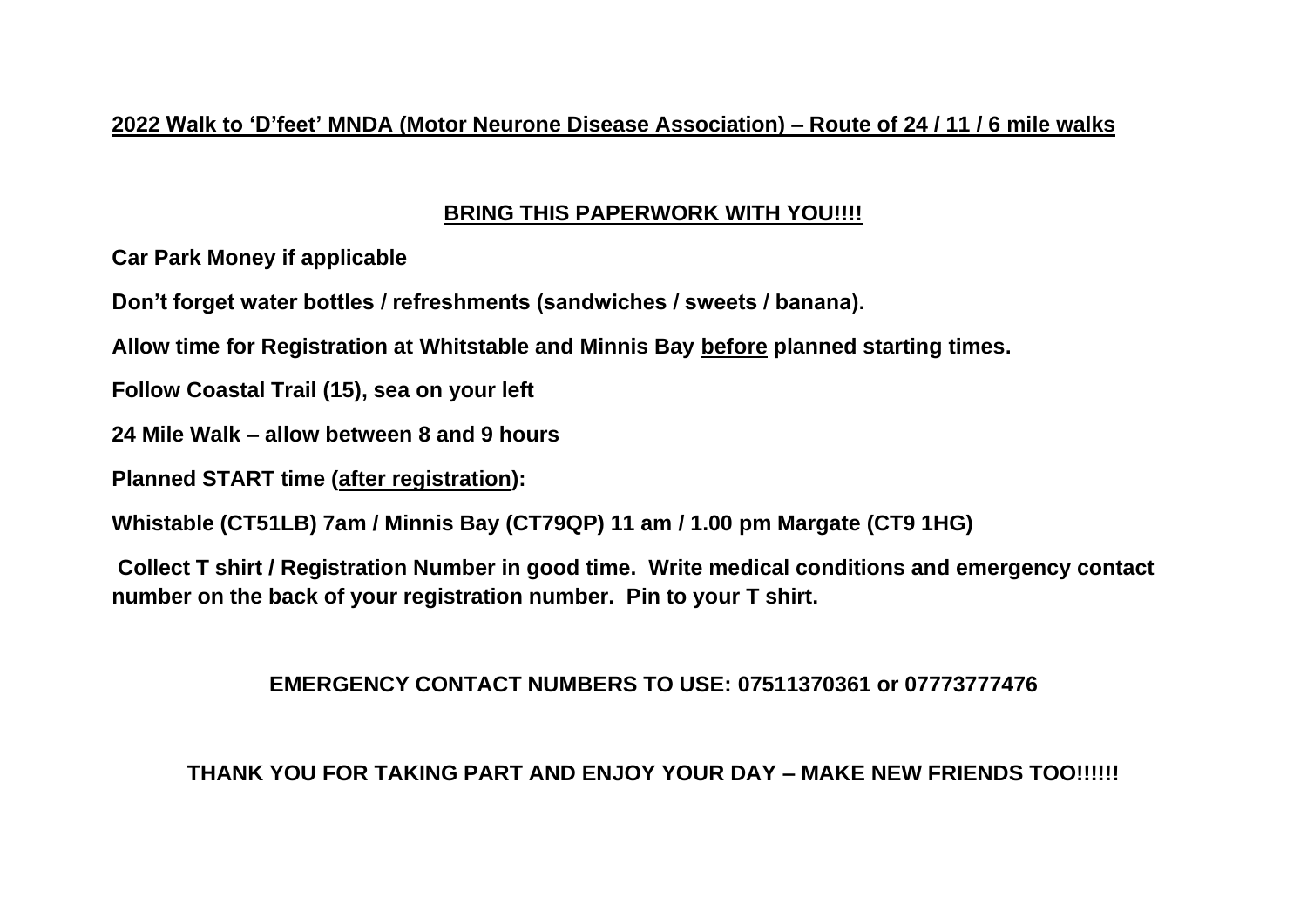| <b>Location</b>                                                                                                                       | <b>Toilets</b> | Water        | <b>Accessibility</b> | <b>Distance from</b> | <b>Notes</b>                           |  |  |
|---------------------------------------------------------------------------------------------------------------------------------------|----------------|--------------|----------------------|----------------------|----------------------------------------|--|--|
|                                                                                                                                       |                | availability |                      | last toilets         |                                        |  |  |
| Parking and drop off at                                                                                                               | Yes            |              |                      |                      | Pay and Display approx £1.10 per       |  |  |
| Cromwell Road (off                                                                                                                    | opposite car   |              |                      |                      | hour                                   |  |  |
| Tower Parade)                                                                                                                         | park           |              |                      |                      | Cash or debit card                     |  |  |
| Whitstable. Gorrell Tank                                                                                                              |                |              |                      |                      |                                        |  |  |
| Car Park CT51LB                                                                                                                       |                |              |                      |                      |                                        |  |  |
| Cross road from car park, walk past Kia Garage and MFA Bowl on your left. Turn left on to Beach Walk. MNDA sign                       |                |              |                      |                      |                                        |  |  |
| <b>REGISTRATION POINT</b>                                                                                                             | Not open       |              | Yes                  |                      | <b>REGISTRATION / COLLECTION OF</b>    |  |  |
| <b>AT THE END OF</b>                                                                                                                  | until 8am      |              |                      |                      | T SHIRT BEFORE START TIME OF           |  |  |
| <b>BEACH WALK</b>                                                                                                                     |                |              |                      |                      | 7 AM                                   |  |  |
| Keep walking, sea always on your left! GOOD LUCK                                                                                      |                |              |                      |                      |                                        |  |  |
| <b>Follow Oyster Bay Trail</b>                                                                                                        |                |              |                      |                      |                                        |  |  |
| sign at end of prom                                                                                                                   |                |              |                      |                      |                                        |  |  |
| (turning right).                                                                                                                      |                |              |                      |                      |                                        |  |  |
| Horseshoe-shaped path                                                                                                                 |                |              |                      |                      |                                        |  |  |
| and then back on the                                                                                                                  |                |              |                      |                      |                                        |  |  |
| prom                                                                                                                                  |                |              |                      |                      |                                        |  |  |
| <b>Hampton Public Slipway</b>                                                                                                         | Yes            |              |                      | 2.89 miles           | Keep following prom, sea on your left. |  |  |
| Hampton Car Park by                                                                                                                   | Yes            |              |                      |                      | Cross car park and follow path behind  |  |  |
| Hampton Inn                                                                                                                           |                |              |                      |                      | building and beach huts. Sea on your   |  |  |
|                                                                                                                                       |                |              |                      |                      | left                                   |  |  |
| Continue along the seafront to Herne Bay. Access Herne Bay seafront up steps - sea on your left. Carry straight on through H.Bay      |                |              |                      |                      |                                        |  |  |
| Herne Bay Pier and                                                                                                                    | Yes            |              | Yes                  | 1.02 miles           |                                        |  |  |
| bandstand area                                                                                                                        |                |              |                      |                      |                                        |  |  |
| Continue along Coastal Park Trail, Herne Bay prom. Turn Right Oyster Bay Trail to Reculver                                            |                |              |                      |                      |                                        |  |  |
| Turn Right up a slope (there will be a sign). Turn left at the top of the slope through Reculver Country Park – over a little bridge. |                |              |                      |                      |                                        |  |  |
| Sea will continue to be on your left.                                                                                                 |                |              |                      |                      |                                        |  |  |
| At the end of Country Park Turn Right up a few steps. Walk across grass area, aim for the left-hand side – grassy path along the      |                |              |                      |                      |                                        |  |  |
| cliff top. Keep walking towards Reculver Towers (sea on your left).                                                                   |                |              |                      |                      |                                        |  |  |
| <b>Reculver Centre</b>                                                                                                                | Yes            |              | Yes                  | 3.38 miles           | approx 2hrs 15 mins from Whitstable    |  |  |
|                                                                                                                                       |                |              |                      |                      |                                        |  |  |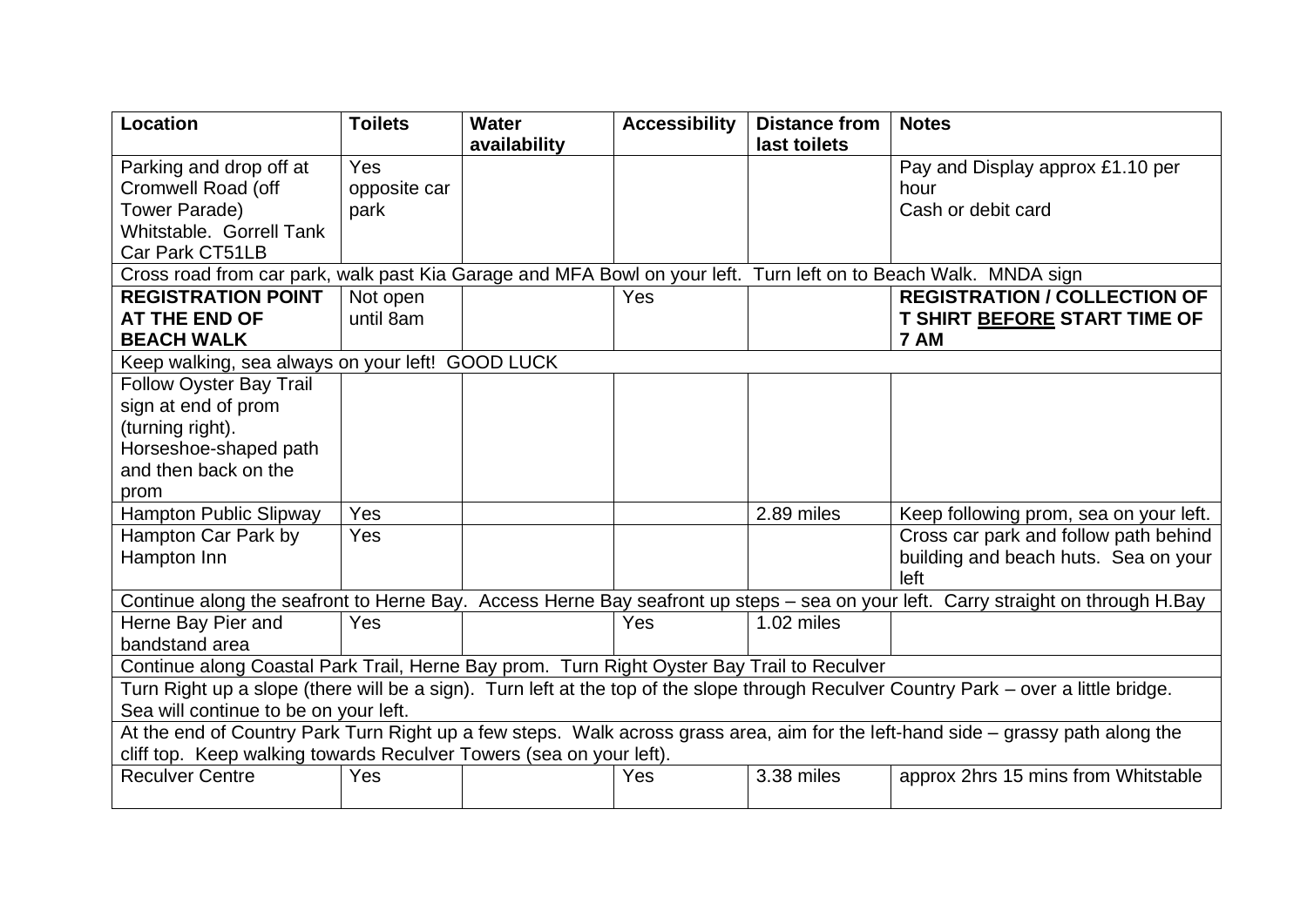| (allow 1h 15m)Reculver                                                                                                                                                                                                             |     |     |     |                |                                                                                                                                         |  |  |
|------------------------------------------------------------------------------------------------------------------------------------------------------------------------------------------------------------------------------------|-----|-----|-----|----------------|-----------------------------------------------------------------------------------------------------------------------------------------|--|--|
| to Minnis)                                                                                                                                                                                                                         |     |     |     |                |                                                                                                                                         |  |  |
| Follow path with sea and ruins on left, keep going along path and then prom until you reach 11 mile start point - Minnis Bay.                                                                                                      |     |     |     |                |                                                                                                                                         |  |  |
| Minnis Bay - CT79QP                                                                                                                                                                                                                | Yes |     | Yes | 3.75 miles     | <b>REGISTRATION (11 mile walk)</b>                                                                                                      |  |  |
| Free Parking along                                                                                                                                                                                                                 |     |     |     |                | <b>GRASS AREA TO RIGHT OF</b>                                                                                                           |  |  |
| seafront or behind The                                                                                                                                                                                                             |     |     |     |                | <b>MINNIS PUB/T SHIRT</b>                                                                                                               |  |  |
| <b>Minnis</b>                                                                                                                                                                                                                      |     |     |     |                | <b>COLLECTIONBEFORE START</b>                                                                                                           |  |  |
|                                                                                                                                                                                                                                    |     |     |     |                | TIME 11 AM                                                                                                                              |  |  |
|                                                                                                                                                                                                                                    |     |     |     |                | Keep to the prom, sea on left, towards Westgate, up steps at the very end of prom, turn left at top of steps and continue along cliff   |  |  |
| top (golf course on opposite side of road).                                                                                                                                                                                        |     |     |     |                |                                                                                                                                         |  |  |
|                                                                                                                                                                                                                                    |     |     |     |                | Turn Left at the first set of steps on your left, down to the prom – this is West Bay prom. There will be an MNDA sign at top of steps. |  |  |
| Keep sea on your left. You will approach public toilets and West Bay Cafe, continue along prom, sea on left!                                                                                                                       |     |     |     |                |                                                                                                                                         |  |  |
| West Bay Westgate                                                                                                                                                                                                                  | Yes | Yes | Yes | 2.47 miles     | Continue sea on left                                                                                                                    |  |  |
| <b>PAVS Cafe Westgate</b>                                                                                                                                                                                                          | Yes |     | Yes | .69 of a mile  | Continue sea on left                                                                                                                    |  |  |
| <b>Westbrook and Strokes</b>                                                                                                                                                                                                       | Yes | Yes | Yes | .91 of a mile  | Continue sea on your left                                                                                                               |  |  |
| mini golf                                                                                                                                                                                                                          |     |     |     |                |                                                                                                                                         |  |  |
| Seafront, opposite                                                                                                                                                                                                                 | Yes |     |     | .46 of a mile  | Continue sea on your left                                                                                                               |  |  |
| Margate station                                                                                                                                                                                                                    |     |     |     |                |                                                                                                                                         |  |  |
| Margate clocktower on                                                                                                                                                                                                              | Yes |     |     | .22 of a mile  | Continue sea on left                                                                                                                    |  |  |
| your right.                                                                                                                                                                                                                        |     |     |     |                |                                                                                                                                         |  |  |
| Turner Gallery -                                                                                                                                                                                                                   | Yes | Yes |     |                | <b>REGISTRATION POINT (6 mile</b>                                                                                                       |  |  |
| CT91HG                                                                                                                                                                                                                             |     |     |     |                | walk) T SHIRT COLLECTION                                                                                                                |  |  |
| Parking at Morrisons CT9                                                                                                                                                                                                           |     |     |     |                | <b>BEFORE START TIME 1 PM</b>                                                                                                           |  |  |
| 1PR Lower level car park                                                                                                                                                                                                           |     |     |     |                |                                                                                                                                         |  |  |
| cheaper than upper level                                                                                                                                                                                                           |     |     |     |                |                                                                                                                                         |  |  |
| Turner Gallery, walk across parking area to the prom, continue with sea on your left                                                                                                                                               |     |     |     |                |                                                                                                                                         |  |  |
| Jet Ski Cafe. Walk                                                                                                                                                                                                                 | Yes | Yes |     | 1.32 of a mile | Continue to follow prom, sea on left                                                                                                    |  |  |
| across beach to access                                                                                                                                                                                                             |     |     |     |                |                                                                                                                                         |  |  |
| prom                                                                                                                                                                                                                               |     |     |     |                |                                                                                                                                         |  |  |
| Continue along prom passing Waterski and Boat Club to end of Prom (dead end) - turn right, walk up the slope. Palm Bay Pumping<br>Station is at the top. Turn left at the top of the slope, continue along cliff top (sea on left) |     |     |     |                |                                                                                                                                         |  |  |
|                                                                                                                                                                                                                                    |     |     |     |                |                                                                                                                                         |  |  |
|                                                                                                                                                                                                                                    |     |     |     |                |                                                                                                                                         |  |  |